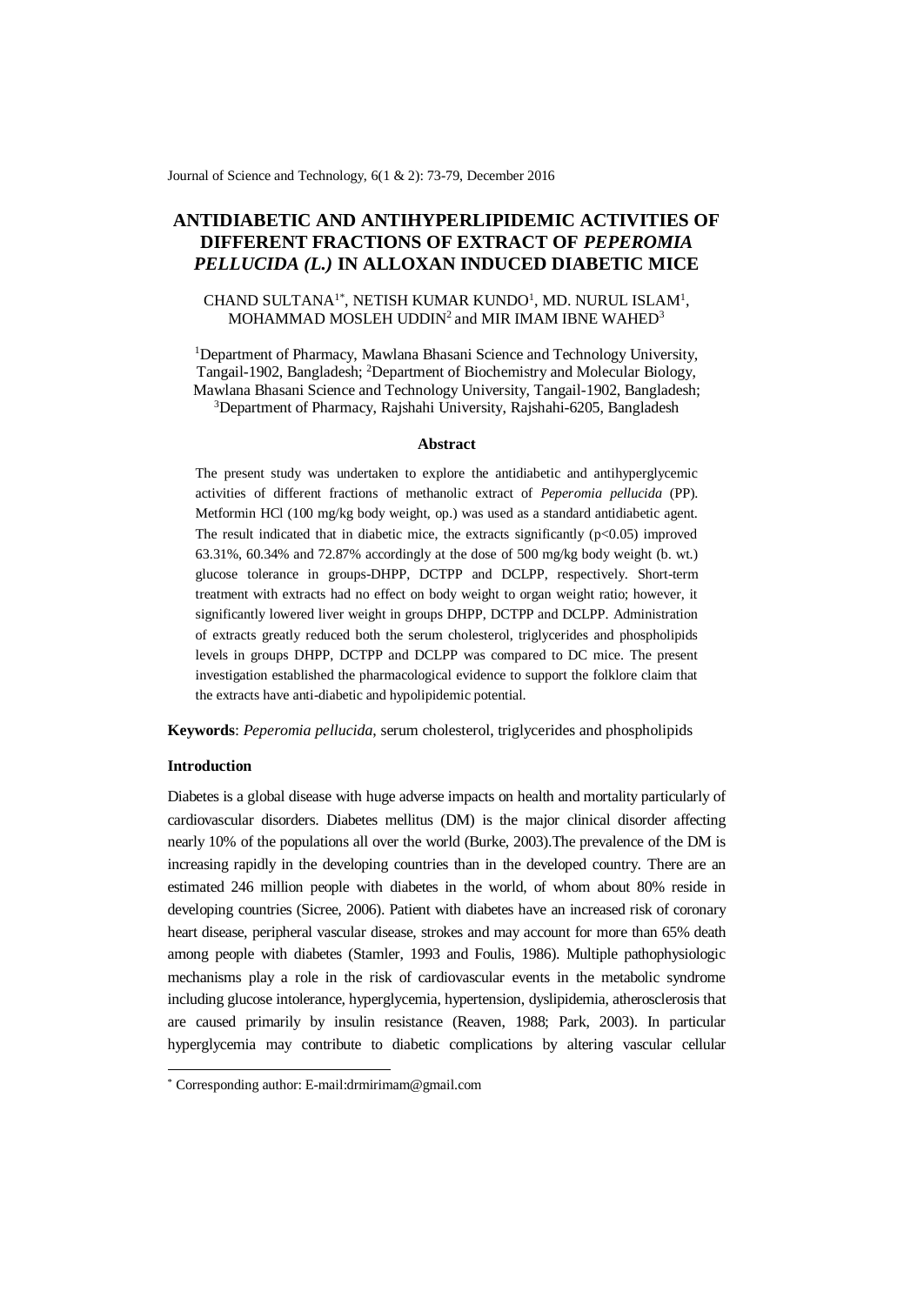metabolism, vascular matrix molecules and circulating lipoproteins. However, an abnormal lipid profile was found to be a more significant risk factor than either hypertension or diabetes alone (Assmu, 1988). The burden of death and disability from diabetes and its related complications remain great due to their therapeutic failure as well as the potential for induction of hypoglycemia. Traditional medicines are used to reduce blood glucose level as well as have beneficial effects on complication of diabetes (Dixit, 2006). Therefore, natural agents having hypoglycemic and hypolipidemic properties would be better for the management of diabetes.

*Peperomia pellucida* (L.) Kunth (Family-Piperaceae), locally known as LuchiPata, is an annual herb that is widely distributed in many South American and Asian countries. The plant is refrigerant and its leaves are used in the treatment of headache, fever, eczema, abdominal pains and convulsions (Ghani, 1998). According to Manila Medical Society, *Peperomia pellucida* is used to relieve arthritic pains but it may cause CNS depression (Calimag, 2007). Antibacterial and anti-inflammatory activities (Arrigoni-Blank, 2004; Aziba, 2001) and isolation of antifungal and anticancer constituents (Ragasa, 1998; Xu S, 2006) from this plant have also been reported. In the present study, we investigate the hypoglycemic and hypolipidemic activities of *Peperomia pellucida.*

#### **Materials and Methods**

#### *Plant Materials*

Fresh plants (Whole plant) of *Peperomia pellucida* Linn. were collected from Rajshahi in April 2014 and the plant authenticity was confirmed from the Bangladesh National Herbarium, Mirpur, Dhaka. A voucher specimen no. DACB-55123 was maintained in our laboratory for future reference.

### *Extraction*

The collected plant materials were cleaned, sun dried and pulverized. The whole plants (500 g) powdered separately soaked in 2.0 liters of methanol at room temperature for 7 days. The extract was filtered through fresh cotton bed and finally with Whatman filter paper number 1. The filtrates were concentrated with a rotary evaporator at reduced temperature and pressure. An aliquot (5 g) of the concentrated methanol extracts was fractionated by the modified Kupchan partitioning protocol (Vanwagenen, 1993) and the resultant partitionates were evaporated to dryness to yield *n*-hexane (HPP), carbon tetrachloride (CTPP), chloroform (CLPP) and aqueous (AQPP) soluble materials. The residue were then stored in a refrigerator until further use.

### *Drugs and Chemicals*

The active drug, metformin hydrochloride was the generous gift from Square Pharmaceuticals Ltd; Pabna, Bangladesh. Total cholesterol (TC) and triglyceride (TG) wet reagent diagnostic kits were purchased from Crescent diagnostic kits. Alloxan was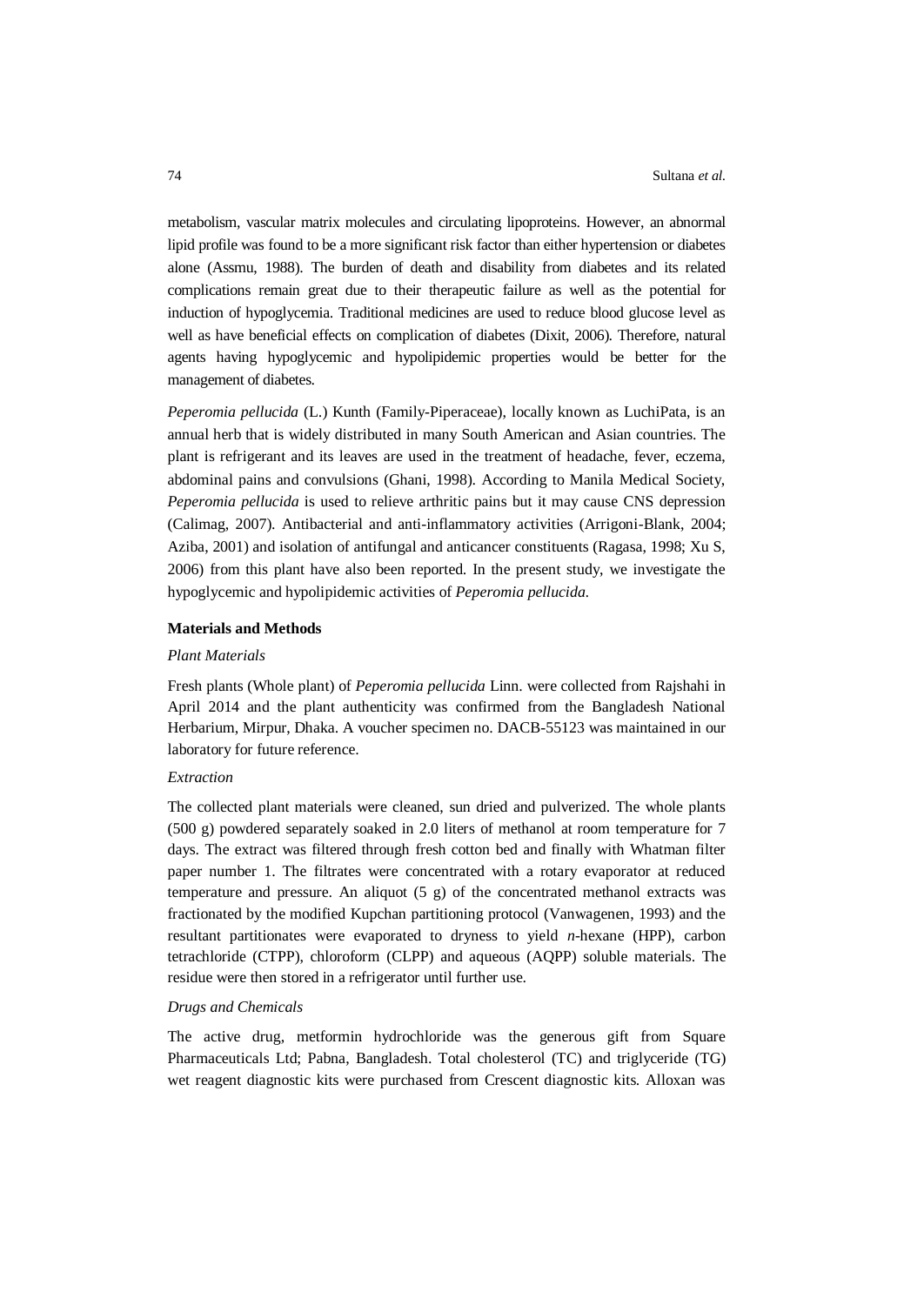purchased from Sisco Research Laboratories Pvt. Ltd. Mumbai, India. All other chemicals and solvents were of analytical grade.

# *Animals*

Nine weeks old male Swiss Albino mice (weight, 25-28g) were purchased from ICDDRB, Dhaka, Bangladesh and housed in animals cages under standard environmental conditions (22-25°C, humidity 60-70%) with water *ad. libitum*. The animals used in this study were cared in according to guidelines of animal experiment.

#### *Phytochemical Screening*

Phytochemical analysis was performed according to the standard methods described by Nayek and Pereira 2006.

# *Antihyperglycemic Test*

Antihyperglycemic test was performed according to standard method. All mice were divided into four groups comprising five mice in each group. Groups were named as DC (Diabetic Control group receiving vehicle 0.5% methyl cellulose), DS (Diabetic Standard group mice were receiving metformin HCl, 150 mg/kg), DHPP (Diabetic *n*-hexan *Peperomia pellucida* group mice received 500 mg/Kg body weight n-hexan PP extract), DCTPP (Diabetic Carbon tetrachloride *Peperomia pellucida* group mice received 500 mg/Kg body weight carbon tetrachloride PP extract) and DCLPP (Diabetic Chloroform *Peperomia pellucida* group mice received 500 mg/kg body weight carbon tetrachloride PP extract). All extracts were dissolved in 0.5% methyl cellulose. After fasting 16 hours, diabetes was induced to all groups by intra-peritoneal injection (IP) of alloxan monohydrate (150 mg/kg) dissolved in saline. After 72 hours, blood glucose levels were measured from tail-vein blood of all groups by glucometer considered as 0 day and blood glucose level higher than 11.5 mmol/l considered as diabetic. 0.5% methyl cellulose, standard drug metformin (150 mg/kg) and extracts (500 mg/kg accordingly) were administered once daily for seven days to respective mice groups. Blood glucose content was measured after  $1<sup>st</sup>$ ,  $3<sup>rd</sup>$  and  $7<sup>th</sup>$  days by glucometer.

# *Blood and Organs Sampling*

The body weight of mice of each groups were measured before and after week-long antihyperglycemic test with drugs. The mice were sacrificed by anesthetizing with pentobarbital (5mg/kg, i.p.), blood samples were withdrawn from aorta of heart using a syringe and kept into an EDTA containing tube. Heart, liver and kidney were excised and cleaned of the surrounding tissues. The organ weights were measured immediately and the organ weight to body weight ratio were calculated. Finally, the blood and tissue samples were preserved in refrigerator at  $-40^{\circ}$ C for biochemical estimations.

# *Estimation of Serum Cholesterol, Triglyceride and Phospholipids in Diabetic Mice*

Serum samples were obtained by centrifugation of blood at 4000 rpm for 10 minutes. The concentration of TC and TG were measured by UV-spectrophotometer, using wet reagent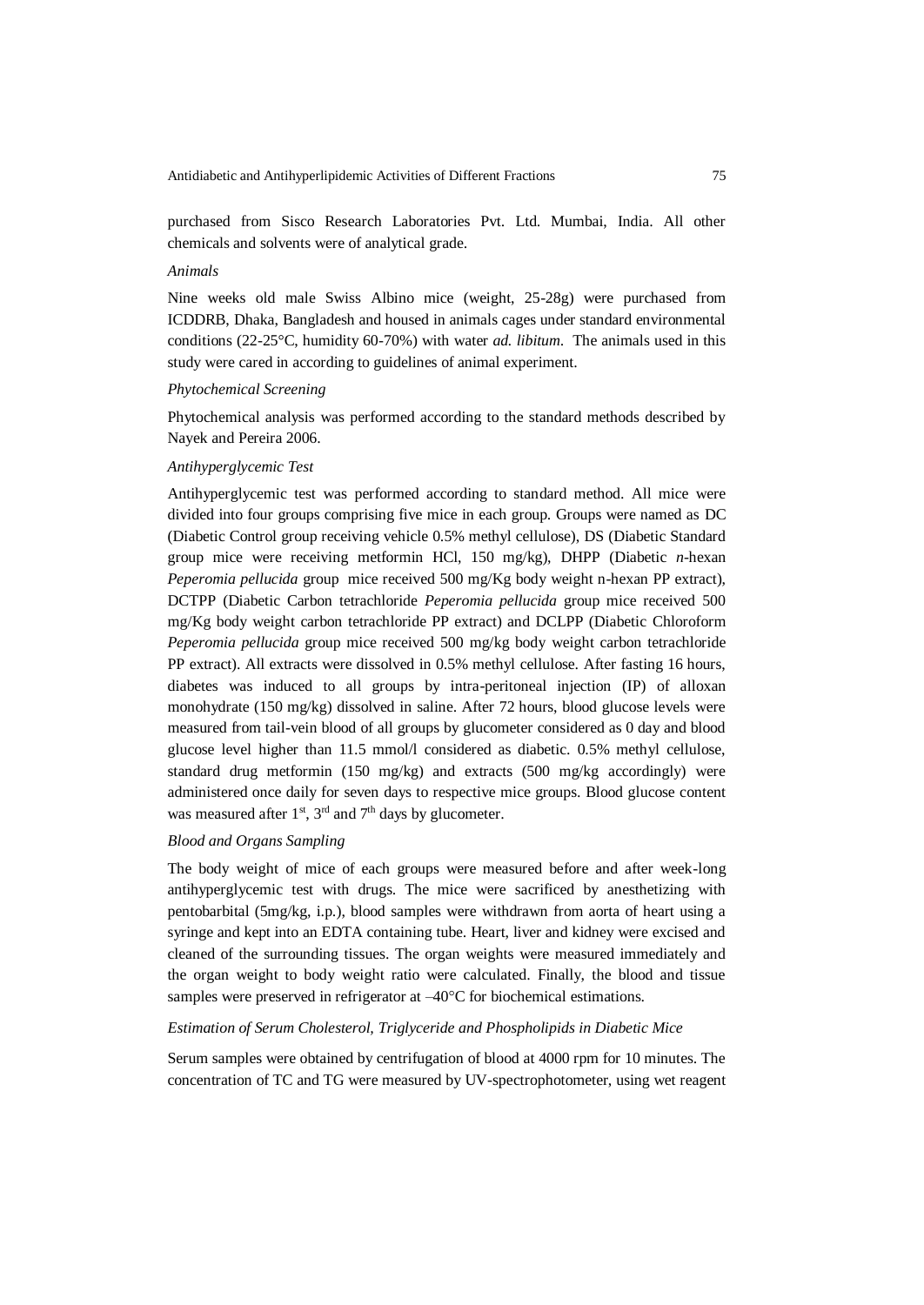diagnostic kits according to the manufacturer's protocol. Total lipid was extracted from the liver and kidney tissue according to the method of Folch et al, 1957. Phospholipids were estimated by the method of Bartlette, 1959; by digestion with perchloric acid and the phosphorous liberated was estimated by the method of Fiske and Subbarow, 1952.

### *Statistical Analysis*

The results were expressed as mean  $\pm$  Standard Error of Mean (SEM). Statistical analysis was performed by using ANOVA followed by Tukey's test using Graph pad Prism Software version 5.03.  $p < 0.05$  were considered as statistically significant.

### **Results and Discussion**

*Antihyperglycemic Effect of PP Extracts in Diabetic Mice*: Hypoglycemic test was done with extract which give more improvement result compared with Group-DC (Table-2). After 7 days mice treated with extracts in Group-DHPP, Group-DCTPP and Group-DCLPP (Diabetic mice were received *n*-Hexan, Carbontetra chloride and Chloroform extracts of 500 mg/Kg body weight accordingly). Glucose levels were significantly lowered 63.31%, 60.34% and 72.87%, respectively showed in Table 2.

### **Table 1. Phytochemical screening of the extract**

| <b>Plant extract</b> | <b>Alkaloids</b> | <b>Saponins</b> | Flavonoids | Tanins | <b>Triterpenoids</b> |
|----------------------|------------------|-----------------|------------|--------|----------------------|
| <b>HPP</b>           |                  |                 |            |        |                      |
| <b>CTPP</b>          |                  |                 |            |        |                      |
| CI PP                |                  |                 |            |        |                      |

Note:  $+$  = presence,  $-$  = Absence

## **Table 2. Anti-hyperglycemic effect of PP extracts in diabetic mice**

| Groups       | 0 <sub>day</sub> | $1st$ day     | $3rd$ day     | $7th$ day     |
|--------------|------------------|---------------|---------------|---------------|
| DC           | $20.75 + 1.4$    | $18.5 + 2.1$  | $18.8 + 2.1$  | $19.53 + 2.5$ |
| DS           | $18.75 + 1.35$   | $13.3 + 1.3$  | $10.3 + 1.0*$ | $4.6 + 1.*$   |
| <b>DHPP</b>  | $19.35 + 0.6$    | $13.8 + 1.2$  | $11.2 + 2.1$  | $7.1 + 0.5*$  |
| <b>DCTPP</b> | $17.15 + 2.5$    | $12.7 + 1.1$  | $9.5 + 1.1*$  | $6.8 + 1.3*$  |
| <b>DCLPP</b> | $21.75 + 1.2$    | $14.75 + 1.5$ | $9.2 + 1.0$   | $5.9 + 1.3*$  |

Note: Values were expressed in Mean  $\pm$  SEM. \*p<0.05 indicates significant changes compared with diabetic control group.

*Effect of extracts on the change of body weight, organ weight (heart, liver and kidney) and organ weight to body weight ratio changes*: Table 3 shows no significant changes in the body weight among experimental animal after seven days treatment with extract. The results revealed that heart weight to body weight and kidney weight to body weight ratio did not alter significantly in experimental mice compared to DC group. Although the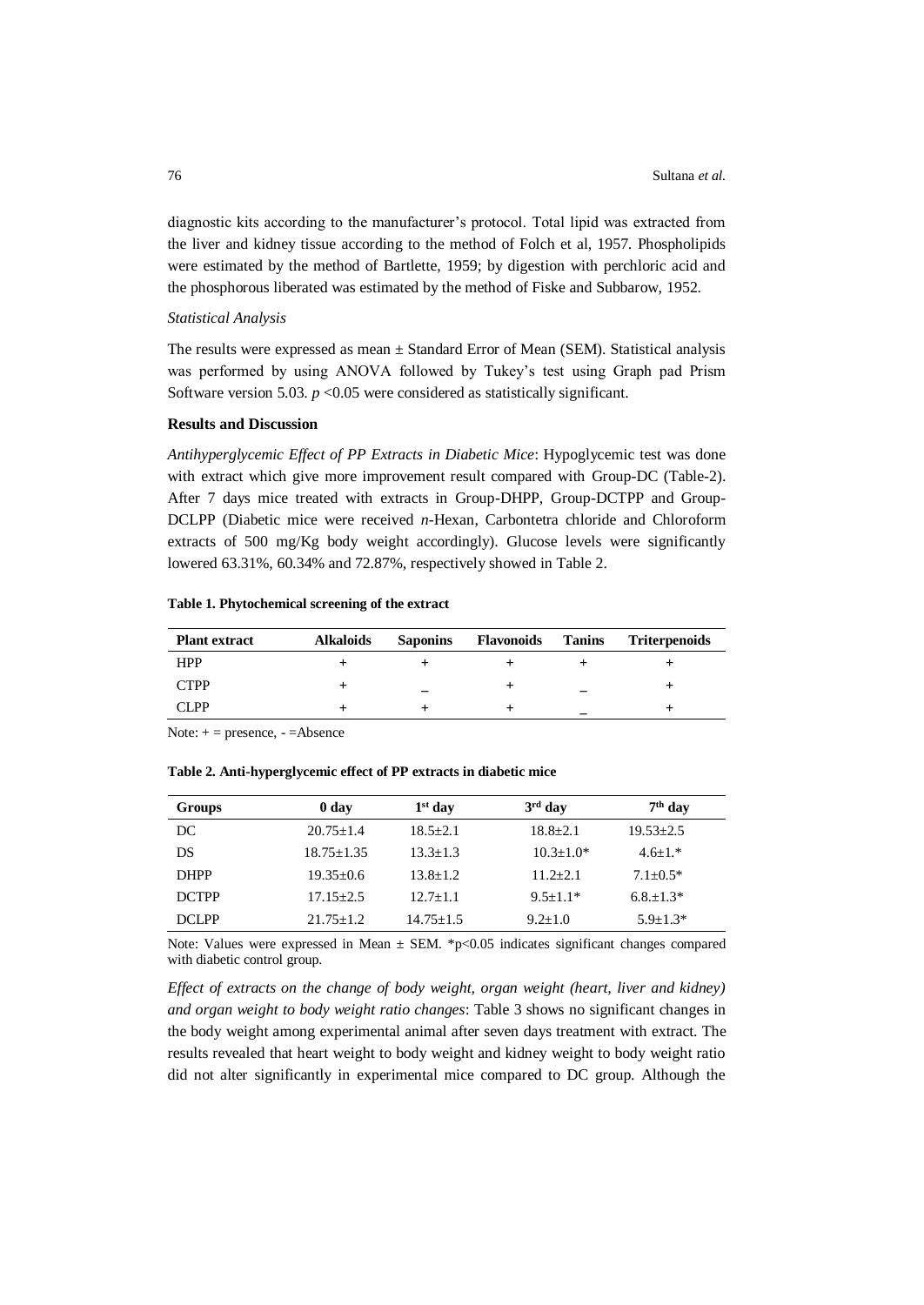liver weight to body weight ratio were severely altered or increase in DC group, after treatment. It was significantly decreased in DHPP, DCTPP and DCLPP groups compared to the DC group mice although total food intake was not different.

**Table 3. Effect of PP extracts on body weight and body weight to organ weight ratio in diabetic mice**

| Groups       | <b>Initial Body</b><br>weight $(g)$ | <b>Final Body</b><br>weight $(g)$ | <b>HW/BW</b><br>(g/kg) | <b>LW/BW</b><br>(g/kg) | <b>KW/BW</b><br>(g/kg) |
|--------------|-------------------------------------|-----------------------------------|------------------------|------------------------|------------------------|
| DC           | $29.1 + 1.20$                       | $36+1.20$                         | $0.87 + 0.44$          | $9.1 + 1.3$            | $1.6 + 0.21$           |
| DS           | $32+1.7$                            | $27+2.12$                         | $0.71 + 0.32$          | $4.21 + 0.11*$         | $1.1+0.16$             |
| <b>DHPP</b>  | $28+1.12$                           | $28.4 + 1.11$                     | $0.72 + 0.17$          | $4.9 + 0.20*$          | $1.2+0.14$             |
| <b>DCTPP</b> | $32.33 + 1.8$                       | $30+0.90$                         | $0.74 + 0.08$          | $6.0+0.10*$            | $0.99 + 0.3$           |
| DCI PP       | $33.5 + 2.2$                        | $31.1 + 1.8$                      | $0.62+0.12$            | $3.8 + 0.30*$          | $0.88 \pm 0.13$        |

Note: Values were expressed in Mean  $\pm$  SEM. Control group received 0.5% Methyl cellulose and standard group received metformin 150 mg/kg. \*p<0.05 indicate significant changes compared with diabetic control.

*Effects of PP Extracts on Total Cholesterol, Triglyceride and Phospholipid in Diabetic mice***:** Comparison of serum lipid contents in control group and experimental groups of mice are shown in Table 4. When PP extracts and metformin were administered in diabetic mice a significant decrease  $(p<0.05)$  of the levels of total cholesterol, triglycerides, and phospholipids was observed in DHPP, DCTPP and DCLPP groups compared to DC. Administration of PP extracts and metformin, mice tend to bring the levels of hepatic lipids to near normal level.

**Table 4. Levels of total cholesterol, triglycerides and Phospholipids in serum of diabetic mice after treatment with extracts or drugs**

| Groups       | <b>Total Cholesterol mg/dl</b> | Triglycerides mg/dl | Phospholipid mg/dl |
|--------------|--------------------------------|---------------------|--------------------|
| DC           | $190+1.32$                     | $211+2.5$           | $173.5 \pm 13.4$   |
| DS           | $86.6 + 1.15*$                 | $88.86 \pm 1.52$ *  | $91.7 \pm 8.5^*$   |
| <b>DHPP</b>  | $110.57 \pm 1.24*$             | $105.6 \pm 1.11*$   | $138.5 + 6.4*$     |
| <b>DCTPP</b> | $99.8 + 1.44*$                 | $100.7 \pm 1.04*$   | $128.1 + 1.8*$     |
| <b>DCLPP</b> | $105.3 + 1.75*$                | $98.8 + 2.01*$      | $100.1 + 1.1*$     |

Values were expressed in Mean ± SEM. Control group received 0.5% Methyl cellulose and standard group received Metformin 150 mg/kg. \*p<0.05 indicate significant changes compared with diabetic control group.

The experiment showed that the antihyperglycemic showed of extracts on diabetic mice showed lower blood glucose level (Table 2). After  $7<sup>th</sup>$  day's treatment, DHPP, DCTPP and DCLPP groups showed significant decrease in blood glucose concentration which were 63.31%, 60.34% and 72.87% respectively. Extracts may have the properties to stimulate ß-cell for the secretion of insulin and are most effective for controlling diabetes due to presence of hypoglycemic alkaloid, saponin and flavonoid (Table 1). The extracts might be promoting glucose uptake and metabolism or inhibiting hepatic gluconeogenesis (Socher, 2006). Short-term treatment with extracts had no effect on body weight to organ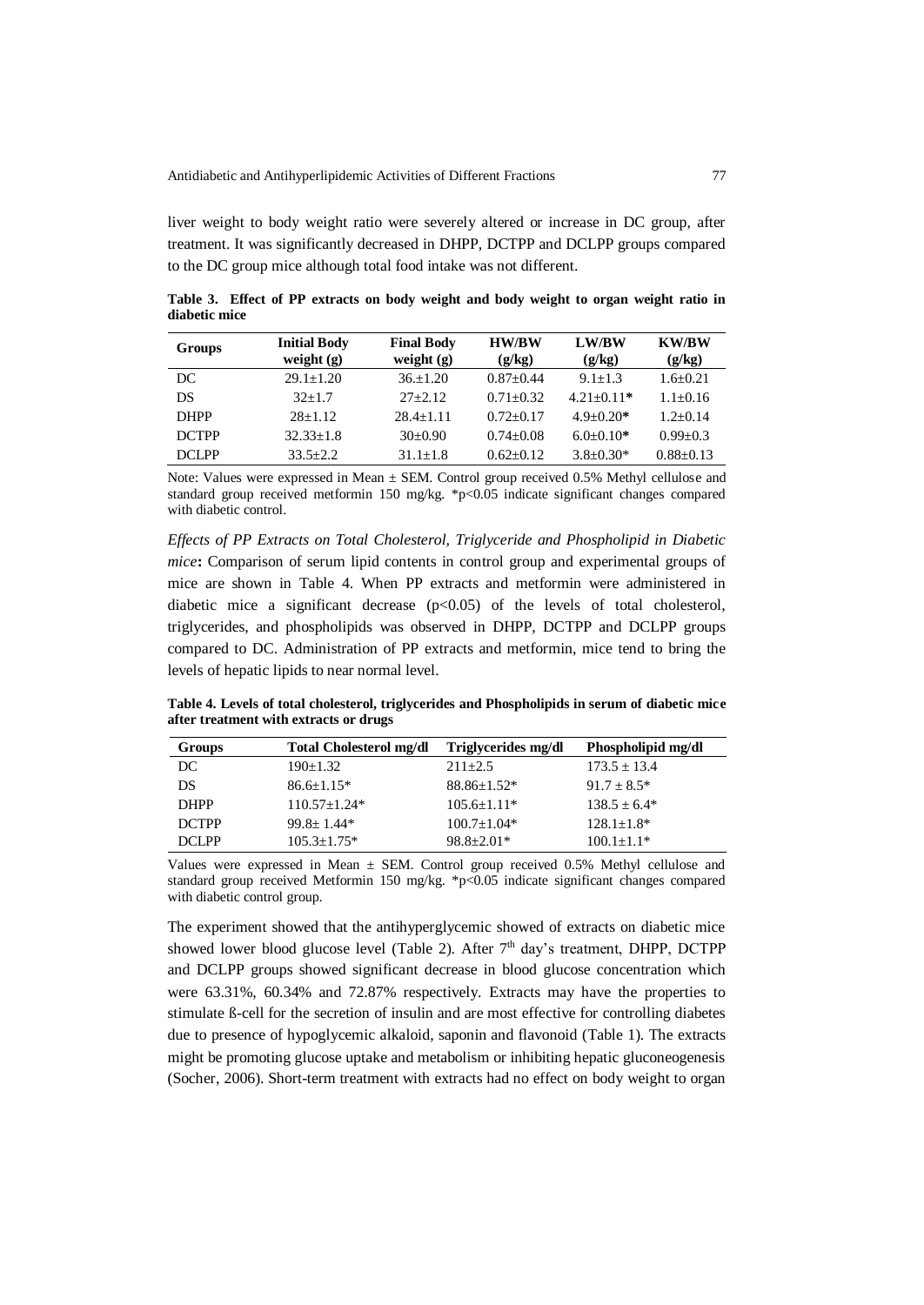weight ratio; however, it significantly lowered liver weight in DHPP, DCTPP and DCLPP groups compared to DC (Table 3).

In hyperglycemic mice there was a significant increase in lipids (total cholesterol and triglycerides). The most common lipid abnormalities in diabetes are hypercholesterolemia and hypertriglyceridemia. Oral administration of different fraction of PP extracts resulted in a significant reduction of serum lipids level in mice, viz total cholesterol and triglycerides. Flavonoids are known for their diverse activities including hypolipidemic and antioxidant activities (Ray, 2011). DHPP, DCTPP and DCLPP extracts contain flavonoids and other different compounds such as saponin, tannin, triterpenes and alkaloids (Table 1). With respect lipid lowering capacity of this plant extract, it may be proposed that the constituents of the plant extracts may act as inhibitors for enzyme such as hydroxy-methyl-glutaryl-CoA reductase, which participates in de novo cholesterol biosynthesis (Table 4) as has been suggested for some plants earlier (Ray, 2011). The increase concentration of free fatty acid in liver and kidney may be due to lipid breakdown and this may cause increased generation of NADPH dependent microsomal lipid proxidation during diabetes. As a result liver and kidney phospholipids were increased in diabetic mice (Gebherdt, 1996). Administration of different fraction extracts significant decrease the level of tissue free fatty acids and phospholipids.

### **Conclusion**

Based on results, we conclude that the plant extracts of *Peperomia pellucida* (Whole Plant) has blood glucose and lipid lowering activities. However, further studies are needed to isolate active compounds responsible for these pharmacological activities and also necessary to examine underlying mechanism of antidiabetic and lipid lowering effects of *Peperomia pellucida.*

#### **Acknowledgements**

The authors would like to express thanks, to the Department of Pharmacy, Rajshahi University, Rajshahi and Mawlana Bhasani Science and Technology University, Bangladesh for providing lab facilities and International Centre for Diarrheal Disease Research, Bangladesh (ICDDRB) for supplying animals (mice) for the research work of *Peperomi apellucida*.

### **References**

- Abdul, G., (2003). Medicinal plants and Bangladesh with chemical constituents and uses. *Asiatic Society of Bangladesh*, **2**: 235
- Afanas'ev, I.B., E.A. Ostrachovitch, N.E. Abramovaand, L.G. Korkina, (1995). Different antioxidant activities of biflavonoidrutin in normal and iron overloading rats. *Biochem. Pharmacol*, **80**: 627.